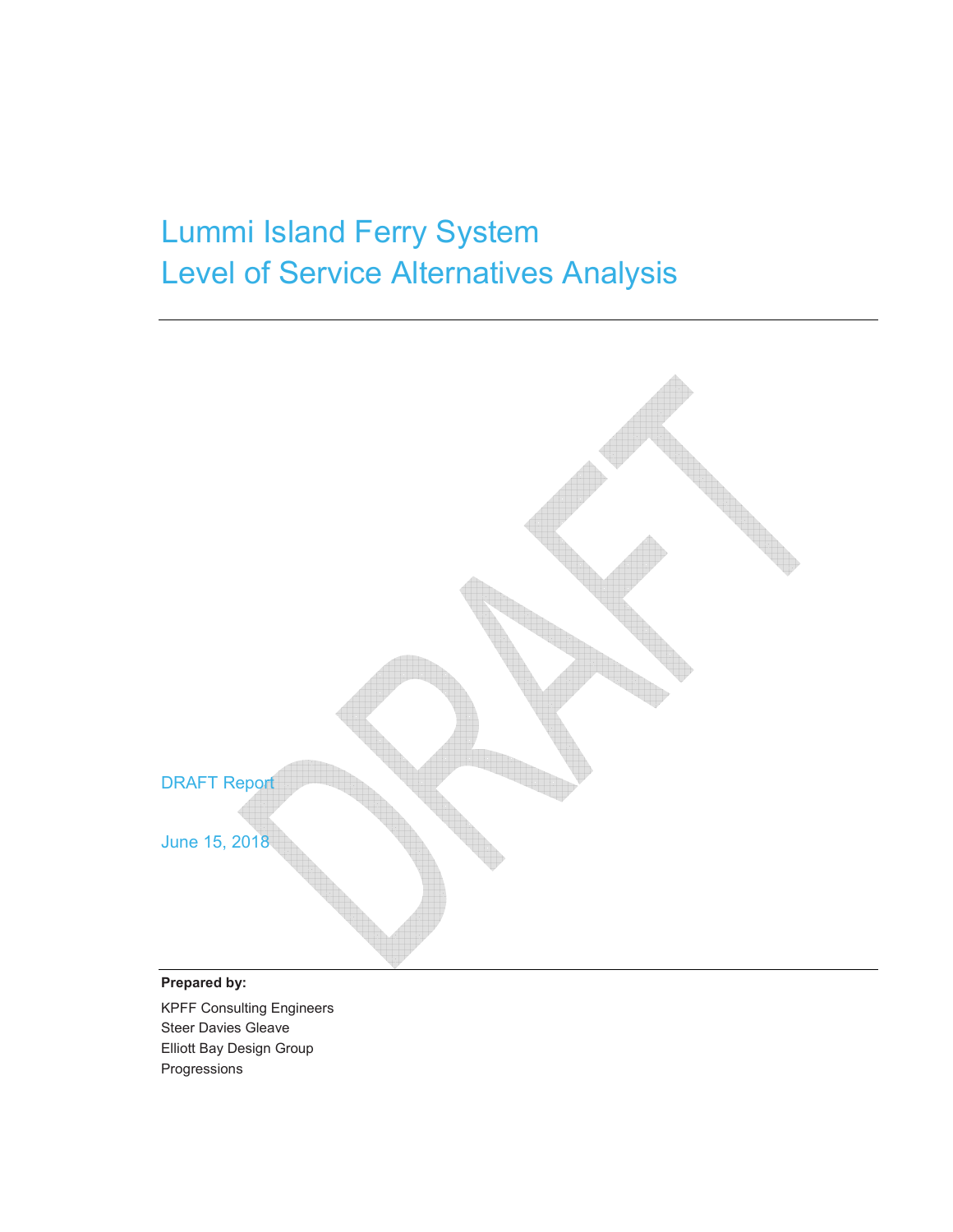# **Contents**

Page ES-1 Executive Summary

Page 1 Project Overview

Page 2 Summary of Technical Analysis

Page 11 Recommendations and Next Steps

## Appendices

- Appendix A Existing Conditions
- Appendix B Ridership Demand Forecast

Appendix C – LOS Analysis

- Appendix D Vessel Characteristics
- Appendix E Terminal Options
- Appendix F Financial Forecast and Funding Options
- Appendix G Service Alternatives
- Appendix H Public Outreach and Community Engagement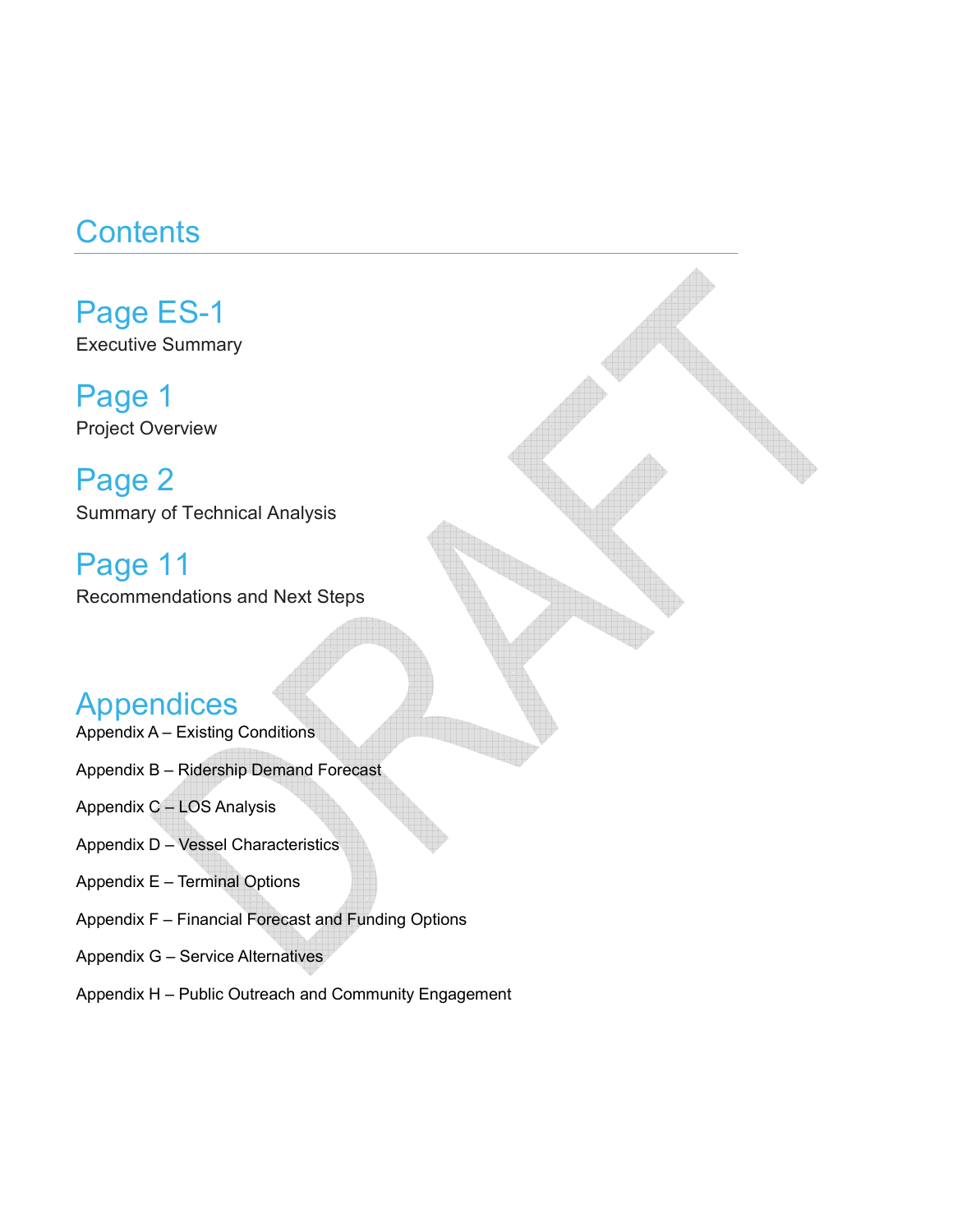#### **EXECUTIVE SUMMARY**

Capital assets that support the Lummi Island Ferry System are reaching the end of their useful life and must be replaced. To do so, Whatcom County Council Resolution 2017-012 directed Lummi Island Ferry Advisory Committee (LIFAC) to review alternatives for the Lummi Island Ferry System and recommend a Level of Service (LOS) Action Plan. This study includes an LOS Alternatives Analysis with recommendations to support the LOS Action Plan.

#### **Overview of the Lummi Island Ferry System**

To plan for upcoming capital improvements for the Lummi Island Ferry System, the following elements set the foundation for the LOS Alternatives Analysis:

- » Whatcom County operates the Lummi Island Ferry Service that provides service to Lummi Island 365 days per year, 7 days per week. With a short crossing of about 5 minutes, ferry service is provided every 20 to 40 minutes on weekdays and every hour on the weekend. The crew collects fares on the vessel during transit.
- » The Whatcom Chief is the only vessel that provides service to Lummi Island from Gooseberry Point, and provides the only vehicle connection to the island. The vessel is over 50 years old and maintenance costs have increased significantly. To keep running, the Whatcom Chief is anticipated to require a major overhaul in eight years.
- » The Gooseberry Point ferry terminal area is leased from the Lummi Nation, and this lease will expire in 2046. It is anticipated that the existing bridge structure will need significant structural improvements in the next 10 years to maintain safe operations. Lummi Nation is planning to construct a marina in the current location of the ferry terminal requiring the terminal be relocated.
- » During annual dry dock of the ferry, Whatcom County contracts with a passenger-only ferry to provide service with limited parking provided to passengers.
- » There are limited amenities at the Gooseberry Point ferry terminal.
- » The community has expressed interest in keeping operating costs low, maintaining service frequency, and improving amenities (restrooms, parking, and security at Gooseberry Point as well as ADA restrooms at Lummi Island).

#### **Summary of LOS Alternatives Analysis**

When planning for capital and asset improvements including new ferries, the planning horizon extends over the life of that asset. In this case, we anticipate the new vessel to have a useful life similar to the Whatcom Chief—over 50 years. To plan over that time horizon, the consultant team conducted a LOS Alternatives Analysis by completing a ridership forecast model, establishing a LOS, developing vessel characteristics and terminal options, assessing potential funding sources and preparing a financial forecast, and conducing public outreach and community engagement. The following summarizes findings from the analysis:

- » Ridership is forecast to increase nearly 40% for passengers/pedestrians and about 16% for vehicles by 2040.
- » Because labor costs are a large portion of operating costs, a vessel with capacity for up to 34 cars was the largest alternative considered because it is anticipated to retain a crew size of three.
- » Based on the current capacity of the Whatcom Chief, the LOS experienced today will get significantly worse in the future. A vessel with 34-car capacity is anticipated to meet average peak weekday demand estimated through 2060.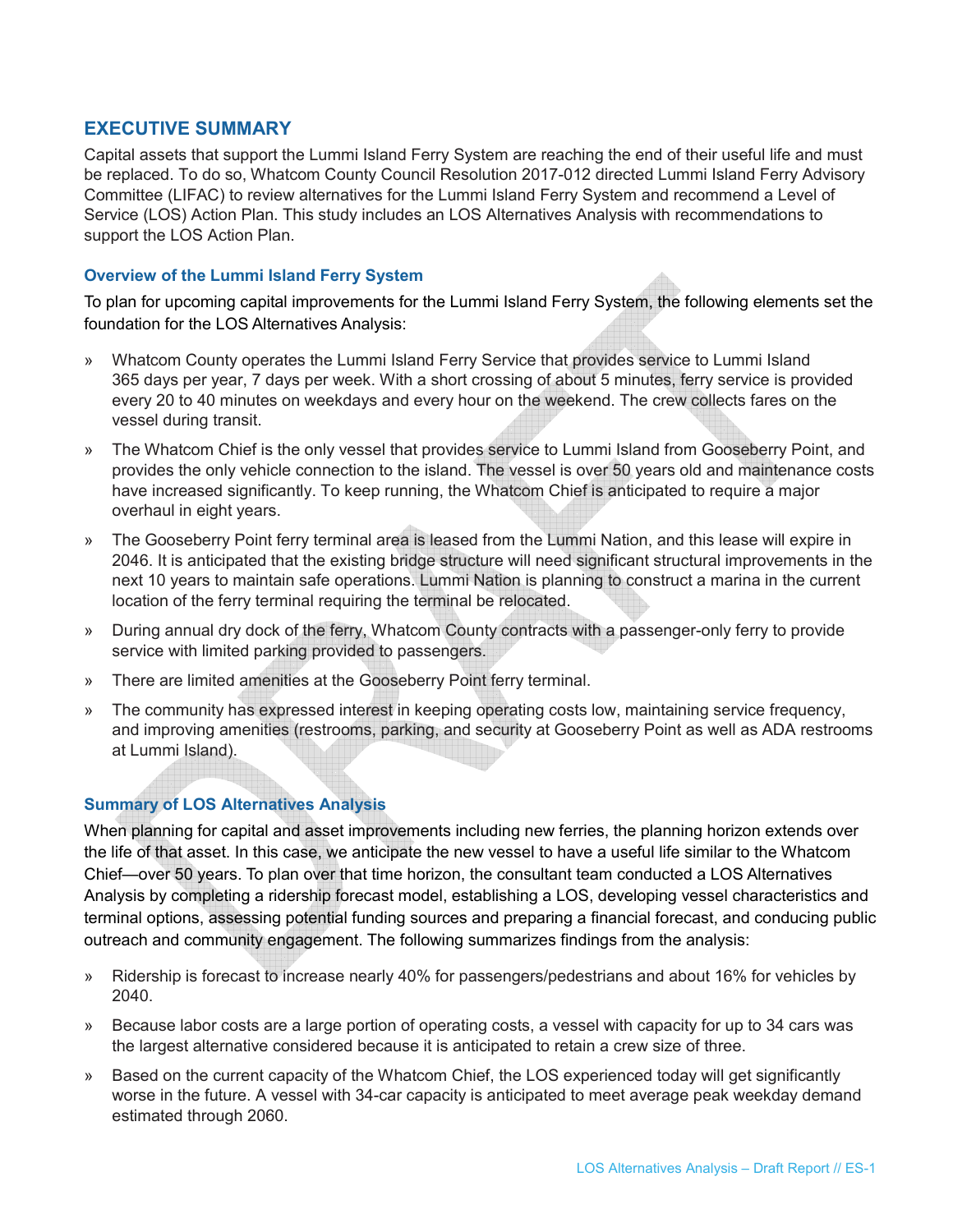- » Conventional diesel, hybrid diesel-electric, and all-electric vessel options with capacity up to 34 cars were considered. Rough order of magnitude (ROM) costs for these vessel options range between \$9 million and \$16 million.
- » Having a back-up vehicle ferry would require storage and maintenance of the back-up vessel when it is not in use. Additionally, maintenance of the terminal structures would still require suspending service because there is only one vehicle ferry slip. A permanent passenger-only ferry float could be installed to maintain service during periods when the vehicle ferry is being maintained or when terminal maintenance is needed (ROM cost of \$1 million).
- » Operational improvements could include: increasing the efficiency of fare collection by implementing online ticket purchase and installing ticket vending machines, and spreading peak demand periods by installing cameras for passengers to view the ferry queue to adjust their travel and implementing a peak congestion pricing policy.
- » The existing marine structures would require modifications to increase the structural capacity for a larger vessel. The ROM costs for these modifications are \$7-9 million for both terminals.
- » To keep operating costs low and maintain service frequency, the Gooseberry Point ferry terminal should remain near the current Gooseberry Point ferry terminal location. Terminal options for Gooseberry Point include:
	- Remaining at the current terminal location and completing structural repairs (ROM cost \$4.5 million).
	- Relocated west of the current ferry terminal and constructing a new ferry slip (ROM cost \$26.5) million).
	- Potential future expansion as private property becomes available. Potential future expansion would allow for parking and amenities (ROM cost \$9.5 million).
- » Terminal options for Lummi Island include: reconfiguring the queuing lanes and adding ADA restrooms (ROM cost \$1.5 million).
- » Operating costs are anticipated to be less than current operating costs with any new vessel option based on the decreased maintenance costs.
- » Capital costs for improvements will require a diverse funding portfolio of local, state and federal funds:
	- Local funds: Public Works Road Fund, general appropriations, bond issuance, local improvement districts, and recapitalization surcharge
	- State funds: Ferry Capital Improvement Program through County Road Administration Board (CRAB), Public Works Trust Fund
	- Federal funds: Federal Highway Administration (Surface Transportation Block Grant, Ferry Formula Program), U.S. Department of Transportation Better Utilizing Investments to Leverage Development grants)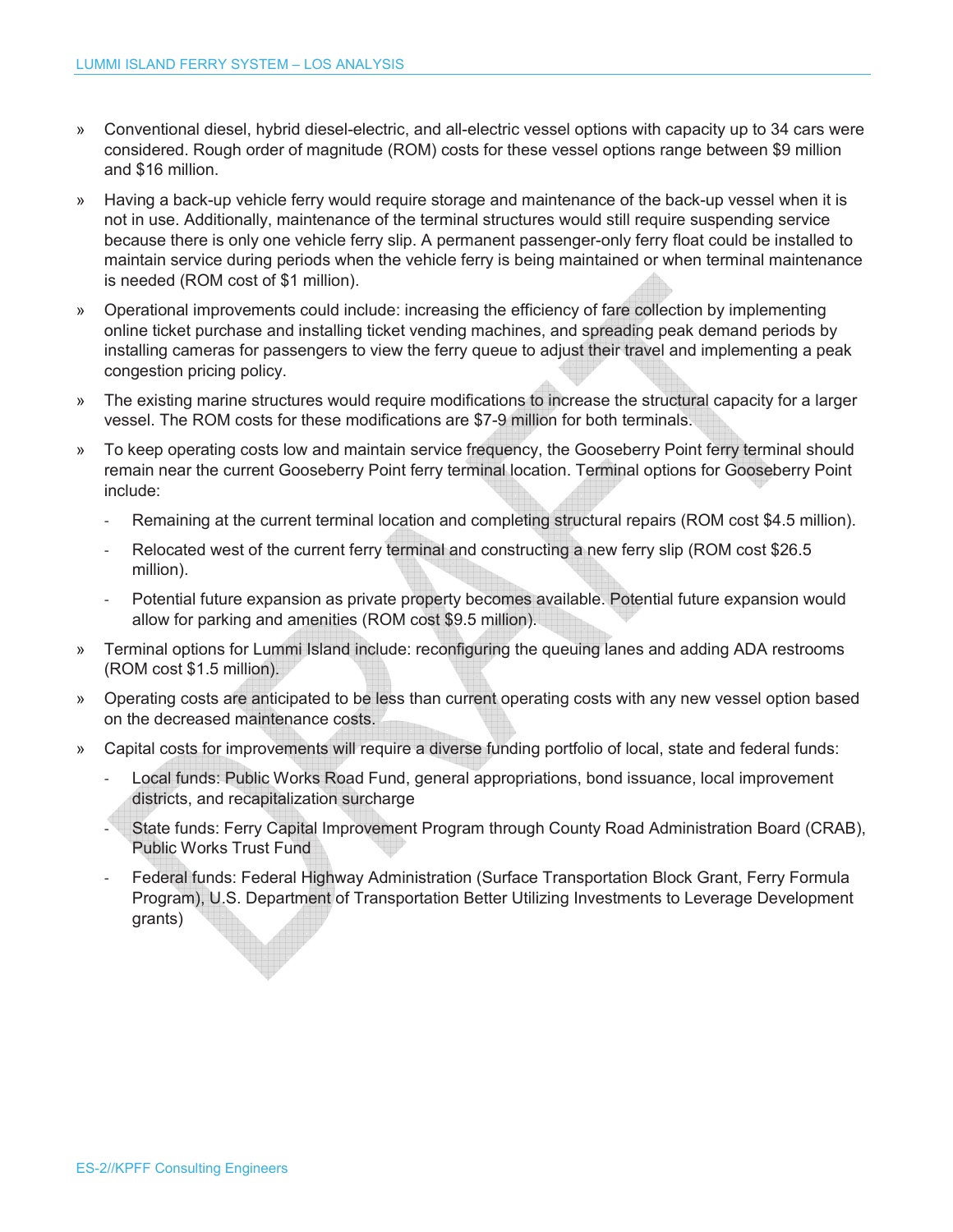#### **Recommendations and Next Steps**

Based on the alternatives analysis, we recommend the following elements to achieve the desired LOS into the future and present suggested next steps to implementation:

#### **Recommendations**

- » **Measuring LOS:** Track and calculate the cars per sailing and sailings in a service window. This could be done by the crew counting manually or via monitoring cameras. Monitor performance metrics including percent capacity, on-time performance and number of vehicles left behind.
- » **Vessels:** Construct a 34-car, hybrid diesel-electric vessel.
- » **Terminal Improvements:** Replace the marine structures for the new vessel once designed. Install queue lane cameras and ticket vending machines. Complete structural improvements to the existing Gooseberry Point bridge structure. Initiate the environmental process for the Gooseberry Point terminal relocation. At Lummi Island, reconfigure the Lummi Island queuing and install ADA restrooms. Install an emergency passenger-only ferry float.
- » **Operational Improvements:** Improve bicycle and pedestrian loading by locating the queuing area as close to the vessel as possible to reduce the time required to load onto the ferry. Implement a peak congestion pricing fare policy on cash fares.
- » **Funding:** Institute a ferry district and implement a vessel replacement surcharge. Increase fares periodically with inflation to achieve the 55% farebox recovery. Seek out all grant funding options for capital projects.

#### **Next Steps:**

- 1. Institute a ferry district and plan for future vessel replacement surcharge.
- 2. Install cameras to view the ferry queue and provide a live feed for passengers to monitor the queue.
- 3. Determine an online ticketing approach and/or ticket vending machine option to purchase and install.
- 4. Begin preliminary design of the vessel.
- 5. Once the vessel geometry and specifications are designed, design the marine structure modifications required to fit the new vessel in the existing terminals.
- 6. Initiate the CRAB funding process by requesting a call for projects in spring 2021.

#### **Resolution 2017-012 and Recommendations**

The recommendations of the LOS Alternatives Analysis support the goals established by LIFAC and elements of the LIFAC Action Plan provided in Resolution 2017-012. Table EX-1 identifies each goal of the resolution and components of the Action Plan, the recommendation that addresses that goal and a timeframe for implementation.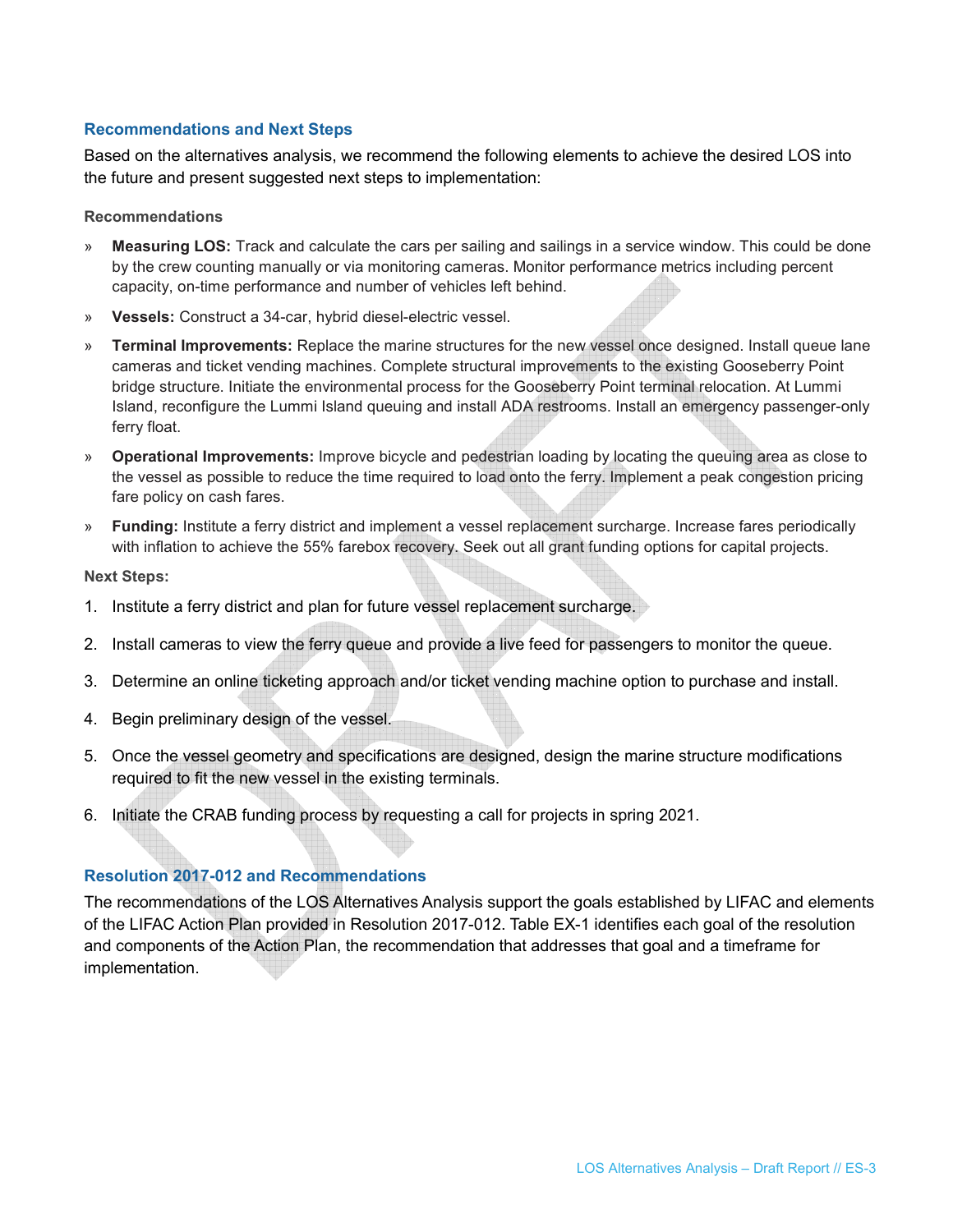|      | <b>Goals of the Lummi Island LOS</b>                                                                                                                       | <b>Recommendation</b>                                                                                                                                                            | <b>Timeframe</b>                                                              |
|------|------------------------------------------------------------------------------------------------------------------------------------------------------------|----------------------------------------------------------------------------------------------------------------------------------------------------------------------------------|-------------------------------------------------------------------------------|
| 1.a. | Provide a vessel that will:                                                                                                                                |                                                                                                                                                                                  |                                                                               |
| i.   | Continue to meet and comply with current<br>U.S. Coast Guard safety standards.                                                                             | Include in vessel design standards.                                                                                                                                              | At Vessel Design                                                              |
| ii.  | Comply with the Americans with Disabilities<br>Act (ADA).                                                                                                  | Include in vessel design standards.                                                                                                                                              | At Vessel Design                                                              |
| iii. | Accommodate legal loads of vehicles per WA<br>State Commercial Vehicle Guide.                                                                              | Part of Gooseberry Point terminal<br>relocation.                                                                                                                                 | Long-term / At<br><b>Terminal Design</b>                                      |
| iv.  | Balance capacity against operating costs<br>(fuel, personnel, etc.) to ensure affordable<br>fares over the long run, including needs-<br>based fares.      | 34-car vessel has lowest risk of<br>increasing crew size. Operating costs<br>lower than the Chief.                                                                               | Short-term                                                                    |
| v.   | Optimize vehicle demand, deck space and<br>trip frequency to minimize wait times.                                                                          | 34-car vessel                                                                                                                                                                    | Short-term                                                                    |
| vi.  | Accommodate all walk-on passengers during<br>typical peak times.                                                                                           | Include in vessel design.                                                                                                                                                        | At Vessel Design                                                              |
| vii. | To the greatest extent possible, provide a<br>carbon neutral vessel.                                                                                       | Hybrid diesel-electric provides flexibility<br>for future electric conversion                                                                                                    | At Vessel Design                                                              |
| 1.b. | Provide parking spaces at both landings to<br>accommodate dry dock times as well as peak<br>walk-on commuters.                                             | Parking expansion on Gooseberry Point<br>as private property becomes available.                                                                                                  | Long-term                                                                     |
| 1.c. | Provide an alternative location on<br>Gooseberry Point for the current landing site.                                                                       | Lummi Nation Marina site provides<br>similar service frequency and LOS.<br>Other sites evaluated did not maintain<br>the desired LOS.                                            | Long-term                                                                     |
| 1.d. | Build and maintain all infrastructures to<br>accommodate the 100-year sea level rise<br>prediction by NOAA.                                                | Include in terminal design standards.                                                                                                                                            | Long-term / At<br><b>Terminal Design</b>                                      |
| 2.b. | Ferry System Action Plan will provide:                                                                                                                     |                                                                                                                                                                                  |                                                                               |
| i.   | Quantifiable measurements for the adopted<br>LOS, e.g. Volume/Capacity and no more than<br>two boat wait times as measured during<br>weekday peak periods. | • 34-car vessel is anticipated to provide<br>LOS of max. two boat wait during<br>peak weekday periods.<br>• Measure LOS through tracking<br>capacity and vehicles left behind to | • Short-term<br>• Short-term                                                  |
|      |                                                                                                                                                            | monitor vehicle wait times.                                                                                                                                                      |                                                                               |
| ii.  | Specific recommendations for service<br>facilities to include but not limited to:<br>restrooms, off-ferry ticketing kiosk, parking<br>area security.       | • Ticket-vending machines or online<br>ticketing<br>• ADA restrooms on Lummi Island<br>• Parking area expansion on                                                               | • Short-term<br>• Short-term                                                  |
|      |                                                                                                                                                            | Gooseberry Point                                                                                                                                                                 | • Long-term                                                                   |
| iii. | Preliminary estimated costs to complete the<br>improvements for the adopted LOS.                                                                           | • Up to \$30 million<br>• Up to \$37 million                                                                                                                                     | • Short-term<br>• Long-term                                                   |
| iv.  | Preliminary alternatives in funding the<br>necessary improvements.                                                                                         | • Ferry District<br>• Initiate CRAB Funding<br>• Apply for grants<br>• Plan for vessel replacement<br>surcharge                                                                  | • Short-term<br>• Short-term<br>• Short-term and<br>Long-term<br>• Short-term |

#### **Table EX-1: Resolution 2017-012 Goals, Recommendations and Timeframe for Implementation**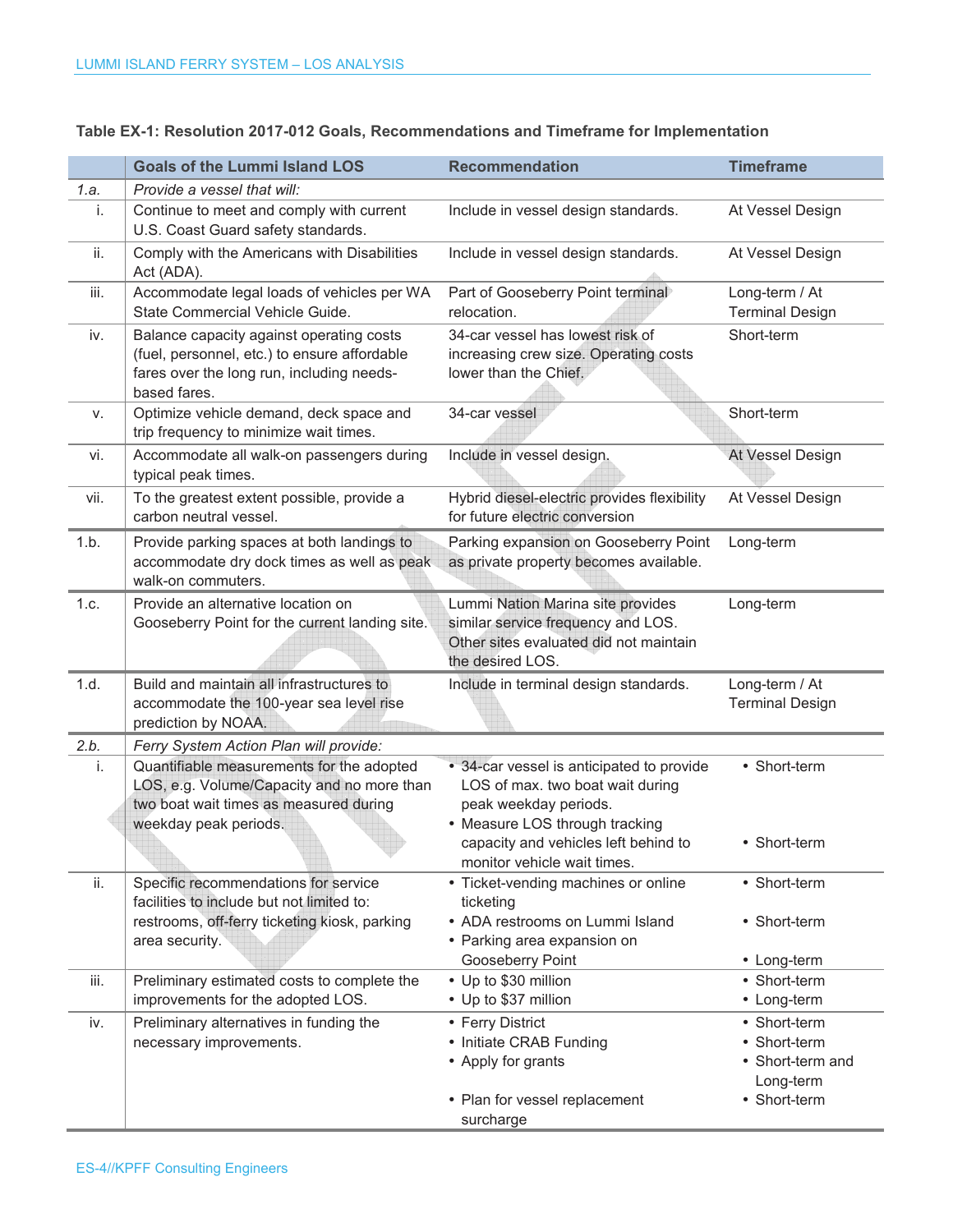# Project Overview

With the Whatcom Chief and Gooseberry Point terminal infrastructure approaching the end of their useful lives, the Lummi Island Ferry Advisory Committee (LIFAC) was directed to prepare a Level of Service (LOS) Action Plan that will act as the guiding document for replacement of the Whatcom Chief and other capital asset improvements. This report provides findings and recommendations from the LOS Alternatives Analysis to support LIFAC's LOS Action Plan.

### **Purpose**

The LOS Alternatives Analysis was conducted to provide relevant information and recommendations to inform development of the LIFAC LOS Action Plan. The recommendations fully considered Whatcom County Council Resolution 2017-012.

## **Approach**

The LOS Alternatives Analysis included the following tasks:

- » Reviewing and summarizing existing conditions including previous studies, service delivery, existing vessel characteristics, infrastructure and future upland development plans.
- » Completing a ridership demand forecast.
- » Establishing an existing LOS standard and comparing the existing LOS standard with potential vessel capacity options.
- » Developing vessel characteristics for a replacement vessel on the Lummi Island route.
- » Evaluating terminal improvement alternatives.
- » Assessing potential funding sources.
- » Conducting public outreach and community engagement throughout the study.

#### **WCC Resolution 2017-012 Exhibit A**

LIFAC developed the following goals and LOS Action Plan Lummi Island Ferry System which were adopted by the Whatcom County Council (WCC) as part of Resolution 2017-012:

- » Provide a vessel that will:
	- Continue to meet and comply with current U.S. Coast Guard safety standards.
	- Comply with the Americans with Disabilities Act (ADA).
	- Accommodate legal loads of vehicles per Washington State Commercial Vehicle Guide.
	- Balance capacity against operating costs (fuel, personnel, etc.) to ensure affordable fares over the long run, including needs-based fares.
	- Optimize vehicle demand, deck space and trip frequency to minimize wait times.
	- Accommodate all walk-on passengers during typical peak times.
	- To the greatest extent possible, provide a carbon neutral vessel.
- » Provide parking spaces at both landings to accommodate dry dock times as well as peak walk-on commuters.
- » Provide an alternative location on Gooseberry Point for the current landing site.
- » Build and maintain all infrastructures to accommodate the 100-year sea level rise prediction by NOAA.

The LOS Action Plan will include:

- » Quantifiable measurements for the adopted LOS, e.g. Volume/Capacity and no more than two boat wait times as measured during weekday peak periods.
- Specific recommendations for service facilities to include but not limited to: restrooms, off-ferry ticketing kiosk, parking area security.
- » Preliminary estimated costs to complete the improvements for the adopted LOS.
- » Preliminary alternatives in funding the necessary improvements.

This report presents a summary of findings from

the analyses conducted, as well as recommendations for LIFAC and the Whatcom County Council to support the desired and sustainable long-term LOS of the Lummi Island Ferry System. Memos from each task presenting the full analysis are included as appendices to this report.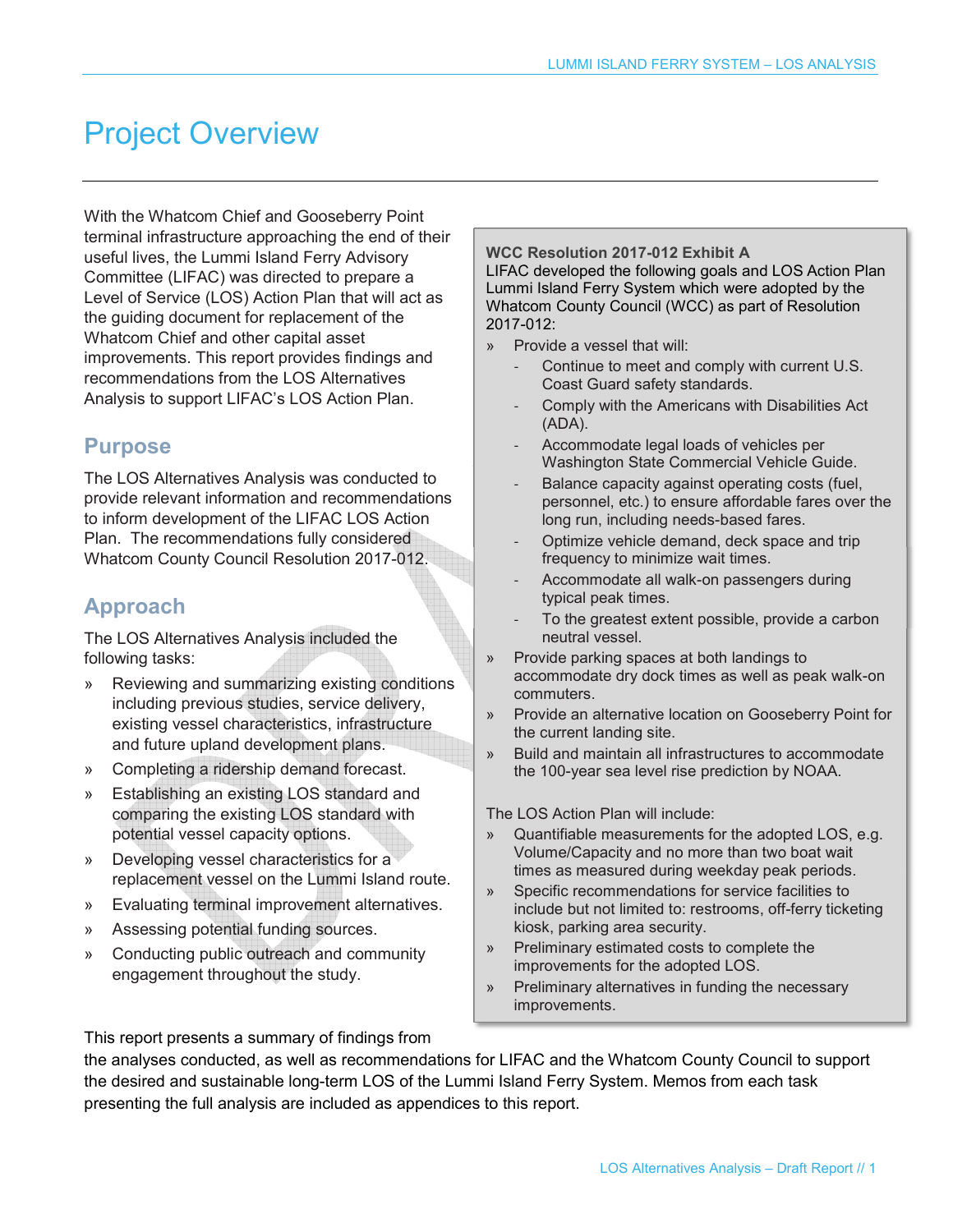## Summary of Technical Analysis

The following sections present the findings from the technical analyses completed as part of the LOS Alternatives Analysis, including summarizing existing conditions, developing a ridership demand forecast, preparing a LOS assessment, defining vessel characteristics, presenting terminal options, identifying funding options, outlining service alternatives and conducting public outreach.

## **Existing Conditions**

To establish a thorough understanding of the existing conditions of the Lummi Island Ferry System, a detailed review was conducted of: previous studies, current service delivery (schedule, fares, governance, and costs), existing vessel and terminal conditions, and planned development activities in the vicinity of the terminals. The complete report can be found in Appendix A – Existing Conditions. Based on this review, the following key factors or considerations were established as foundational components of the LOS Alternatives Analysis:

- » Whatcom County Public Works operates the Lummi Island Ferry 365 days per year, 7 days per week. The transit time is approximately 5 minutes. Service is provided every 20-40 minutes (depending on the time of day) between 5:40 a.m. and 12:00 a.m. on weekdays and hourly service is provided between 7:00 a.m. and 12:00 a.m. on weekends.
- » The MV WHATCOM CHIEF has a capacity of 100 passengers and 16-20 vehicles, was constructed in 1962, and is the only vessel that provides service to Lummi Island. Due to the vessel's age, the annual dry dock and maintenance costs have increased over time. To accomplish this work, the vessel is typically taken out of service for a period of 2 to 3 weeks annually each fall; during this time, service is provided using a contracted passenger-only ferry capable of berthing in the existing vessel slip. Limited parking availability during dry dock creates challenges for passengers.
- » Operating costs are met through fares, state subsidies, and the Public Works Road Fund. The majority of capital investments are funded through the Public Works Road Fund. The Whatcom County Code (WCC 10.34.030) establishes a farebox recovery rate of 55 percent of operating costs.
- » Vessel crews collect fares aboard the vessel during the five-minute crossing. Passengers can pay with cash, credit card or multi-ride paper punchcard. It can be difficult to complete the fare collection process during peak periods and when there are high levels of credit card and cash payments.
- » Passengers have reported experiencing a three- to four-boat wait during the peak summer months.
- » The existing Gooseberry Point ferry terminal area is leased from the Lummi Nation, possesses limited passenger amenities, and has limited parking and security. The current lease will expire in 2046 and is not expected to be renewed. The Lummi Nation has developed plans for developing a marina where the Gooseberry Point ferry terminal currently exists. It is anticipated in the next 10 years the Gooseberry Point ferry terminal will require structural repairs or replacement of the timber trestle.
- » The Lummi Island ferry terminal timber dolphins, breakwater, and terminal building have reached the end of their useful life and need to be replaced. Whatcom County is currently investigating options for an interim solution for the timber dolphins until the design of the replacement vessel is approved.
- » The terminals are not compliant with ADA accessibility standards and there are administrative load restrictions at both terminals that restrict some legal vehicle loads from crossing.
- » Based on zoning restrictions, the 2009 Subarea Plan suggests the peak buildout population could be around 3,000 residents (compared to 1,015 in 2016).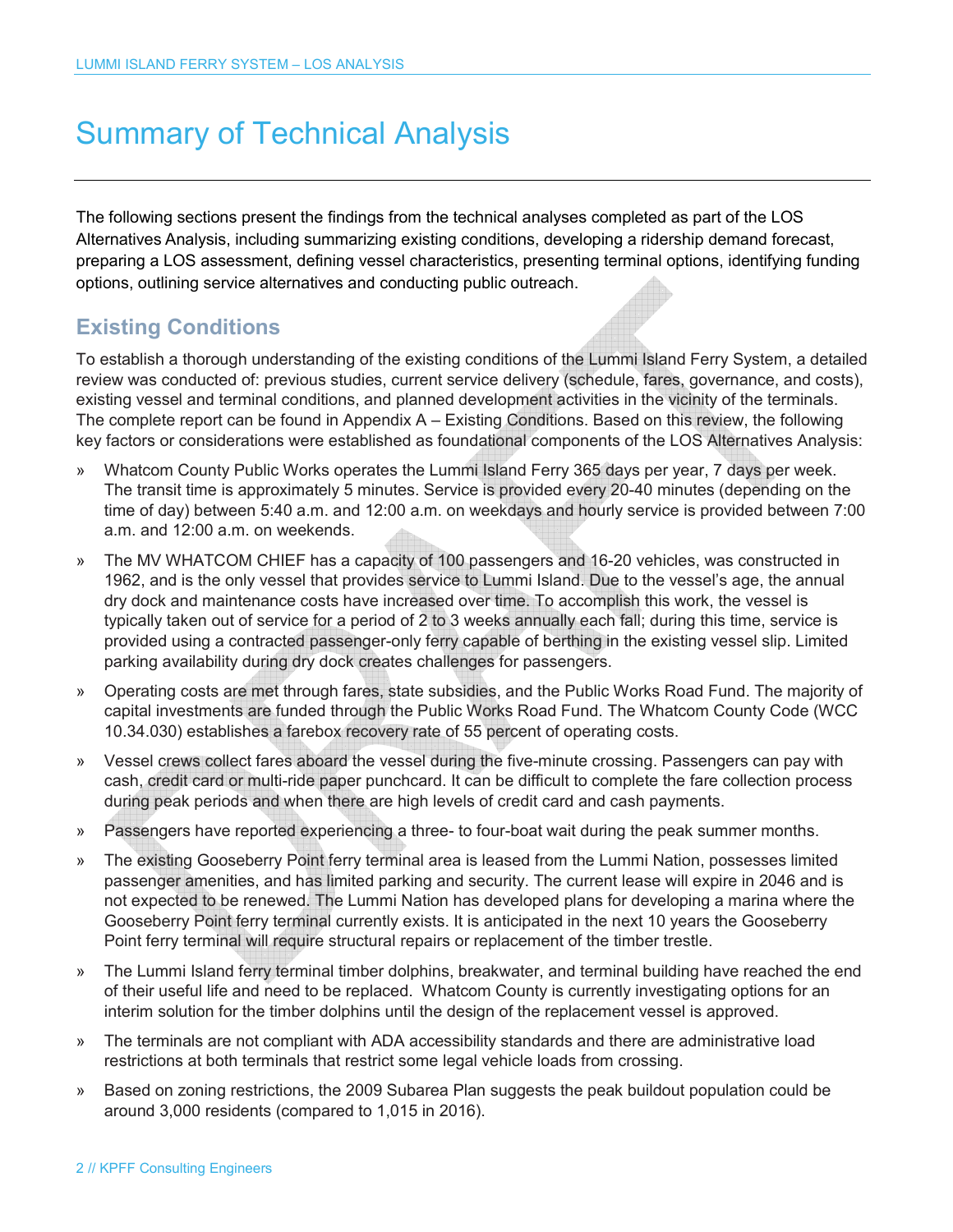## **Ridership Forecast**

Based on historic ridership from 2007-2017 and fare data from 2004-2017 as well as regional population projections, a ridership demand model was developed to forecast anticipated ferry use. The model developed was unconstrained by capacity or schedule frequency, meaning the hourly demand will not change with a change in vessel capacity or changes in service schedules.

The demand model found that pedestrian/passenger ridership is forecast to increase nearly 40% for passengers/pedestrians and about 16% for vehicles by 2040. See Appendix B – Ridership and Growth Projections for complete findings and discussion of analysis. Key findings from this analysis include:

- » Ridership on the Lummi Island Ferry had generally declined from 2007 to 2013, but has been rebounding since 2014.
- » Following strong population growth through the end of 1990s, the population of Lummi Island has continued to see a slow increase since 2000. Additionally, the population has been aging as the result of longtime residents getting older and migration to the island consisting of additional middle-aged individuals and retirees.
- » Fares have increased considerably since 2004. The demographic shifts and fare policy changes have driven ridership patterns. While fare elasticities were developed based on fare changes from 2004, the relationship between fares and population dynamics were not included as part of this study.
- » Statistical models based on total Lummi Island population, working age Lummi Island population, and historic fares were used to generate unconstrained ridership forecasts to 2040. Using a projected population (0.5% growth per year) and constant fares in 2017 dollars<sup>1</sup>, pedestrian/passenger ridership is forecast to grow 1.74% per year and vehicles (with driver) at 0.87% annually to 2040 (from a 2016 base).
- » To plan for a vessel with an estimated lifespan of 40 years, the forecast ridership was estimated to 2,060 using the growth rate from the 2020-2040 time period based on the model. Figure 1 illustrates the total ridership for passengers/pedestrians and vehicles for 2017, forecast for 2040 and estimated for 2060.



#### **Figure 1: 2017, Forecast 2040 and Estimated 2060 Ridership**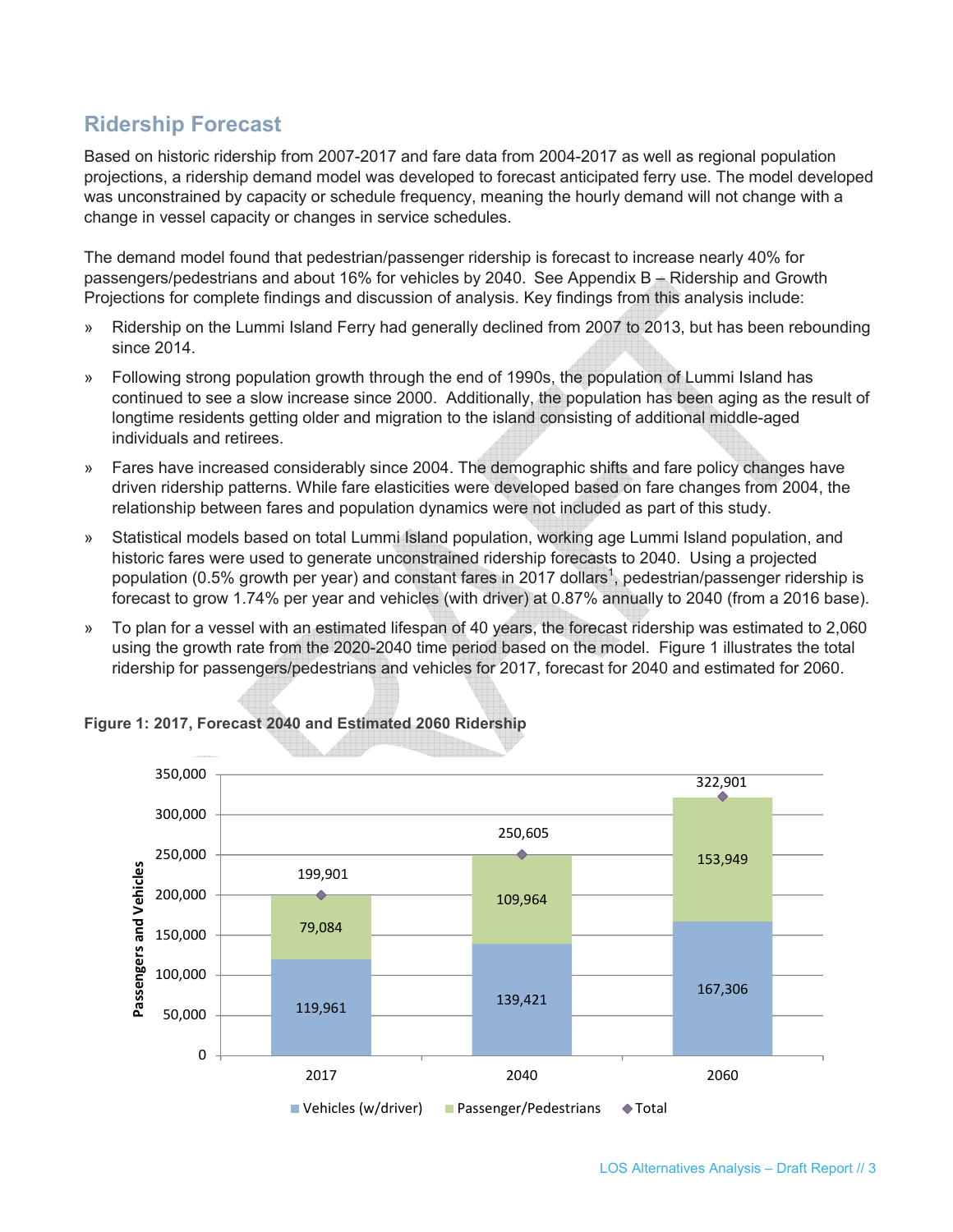## **LOS – Existing and Projected**

LOS is a function of the ferry system's capacity and service frequency and the wait time is dependent on how many vehicles the ferry system can move over a given time period. Vessel capacity and configuration impact how many cars can be carried at once. The frequency of sailings depends on the dwell time (time required to load/unload the vessel), transit time, and the service schedule. A ferry system can meet demand by either having bigger boats and less frequent service due to increased dwell time or having smaller boats with less capacity to provide more frequent service. There is a limit on the frequency, so upsizing the vessel is the best way to improved/optimize service level delivery.

The current LOS serves as a baseline to compare replacement vessel options and their associated projected LOS, and to compare the projected LOS to what passengers currently experience. On the February 2018 passenger survey, the majority of respondents indicated that they experience longer than two-boat waits in the summer months. To compare what passengers experience to different vessel capacity, the LOS assessment reviewed current vessel capacity, frequency, and ridership demand. Next, the assessment included a comparison of projected ridership, service frequencies, and potential vessel capacity options. The assumptions and findings of this assessment are described below:

- » Vessel Capacity: By applying an automobile equivalent (AEQ)<sup>1</sup> design standard, the ferry (Whatcom Chief) can carry an average maximum of 16 vehicles and 97 passengers per sailing. To keep operating costs low and maintaining comparable service frequency, the vessel capacities reviewed in this assessment include a 20-, 28-, and 34-car vessel.
- » **Frequency:** Although sailings are scheduled every 20 minutes during weekday peak ridership periods, that schedule is challenging to maintain over a long period due to crew breaks and especially when dwell time is increased by heavy vehicle or pedestrian volumes. For the purposes of comparing vessel and LOS options during the peak period, the current sailing frequency was assumed to be eight sailings in a three-hour window or the equivalent of departures every 22.5 minutes on average. The 20-car vessel with straight-lane loading/unloading is the maximum capacity to maintain the current sailing frequency. While all options would maintain a similar crossing time as the Whatcom Chief (5 minutes), the increased time required for loading and unloading more vehicles for the 28-car and 34-car vessel alternatives increases the time in the dock and results in a 30-minute roundtrip in peak periods.
- » **Demand:** To establish vehicle demand, current average weekday and weekend vehicle ridership was considered as well as the projected vehicle ridership for 2040 and estimated for 2060 from Gooseberry Point to Lummi Island. The current and projected average vehicle demand was compared to capacity and frequency over a three-hour service window for weekdays to assess how well the existing vessel and alternative vessel options perform. Pedestrian demand can be accommodated by all vessel sizes; therefore, pedestrian passenger demand was not a governing factor in the LOS assessment.

j

<sup>&</sup>lt;sup>1</sup> AEQ is an industry-wide vehicle footprint based on Washington State Ferries, Alaska Marine Highways, North Carolina Department of Transportation and Texas Department of Transportation design standards to calculate vessel deck space.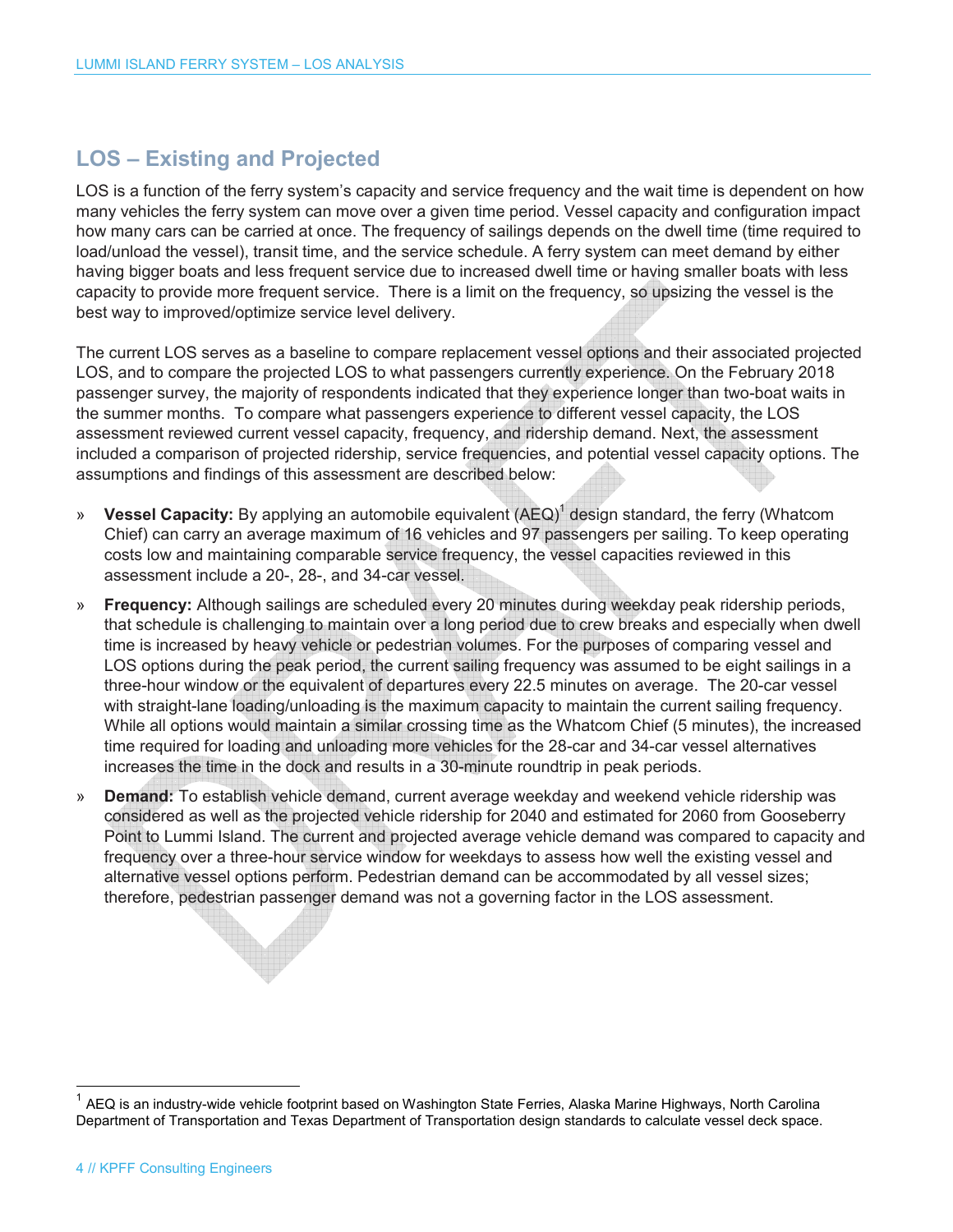In reviewing average weekday August<sup>2</sup> ridership for 2017, projected for 2040 and estimated for 2060 over a three-hour service window, the current vessel does not accommodate demand in the 4:00 to 7:00 p.m. period. This condition would become worse in 2040 and 2060. Although the 20-car vessel and 28-car vessels are projected to meet the current average peak demand, they would not meet projected 2040 demand. The 34 car capacity vessel would meet average demand throughout the year into 2060. Figure 2 presents the 2017, 2040, and 2060 average weekday ridership demand along with the vessel capacities.



**Figure 2: 2017, 2040, 2060 Average August Weekday Vehicle Ridership Demand and Vessel Capacity Options**

Based on the projected ridership and an evaluation of LOS compared to current passenger experiences, we recommend the Whatcom Chief be replaced with a 34-car vessel. This vessel size is anticipated to meet the average demand projected for 2040 and estimated for 2060 for weekdays.

#### **Measuring and Monitoring LOS**

Since LOS is a measure of demand and service capacity, we recommend tracking the service capacity on each sailing during the peak weekday period (4:00 p.m. to 7:00 p.m.) and the number of vehicles carried on each sailing. We also recommend tracking the number of vehicles in the queue over that service period. By tracking these numbers, the LOS (demand vs. capacity) can be calculated and monitored for the peak weekday period.

#### **Recommendation**

• Count the number of vehicles carried on each sailing and vehicles in the queue during the weekday peak period.

**Recommendation** 

• Track performance metrics in both sailing directions, including percent capacity, on-time performance, and number of vehicles left behind.

 2 August typically has the highest ridership volumes and was used to forecast peak periods.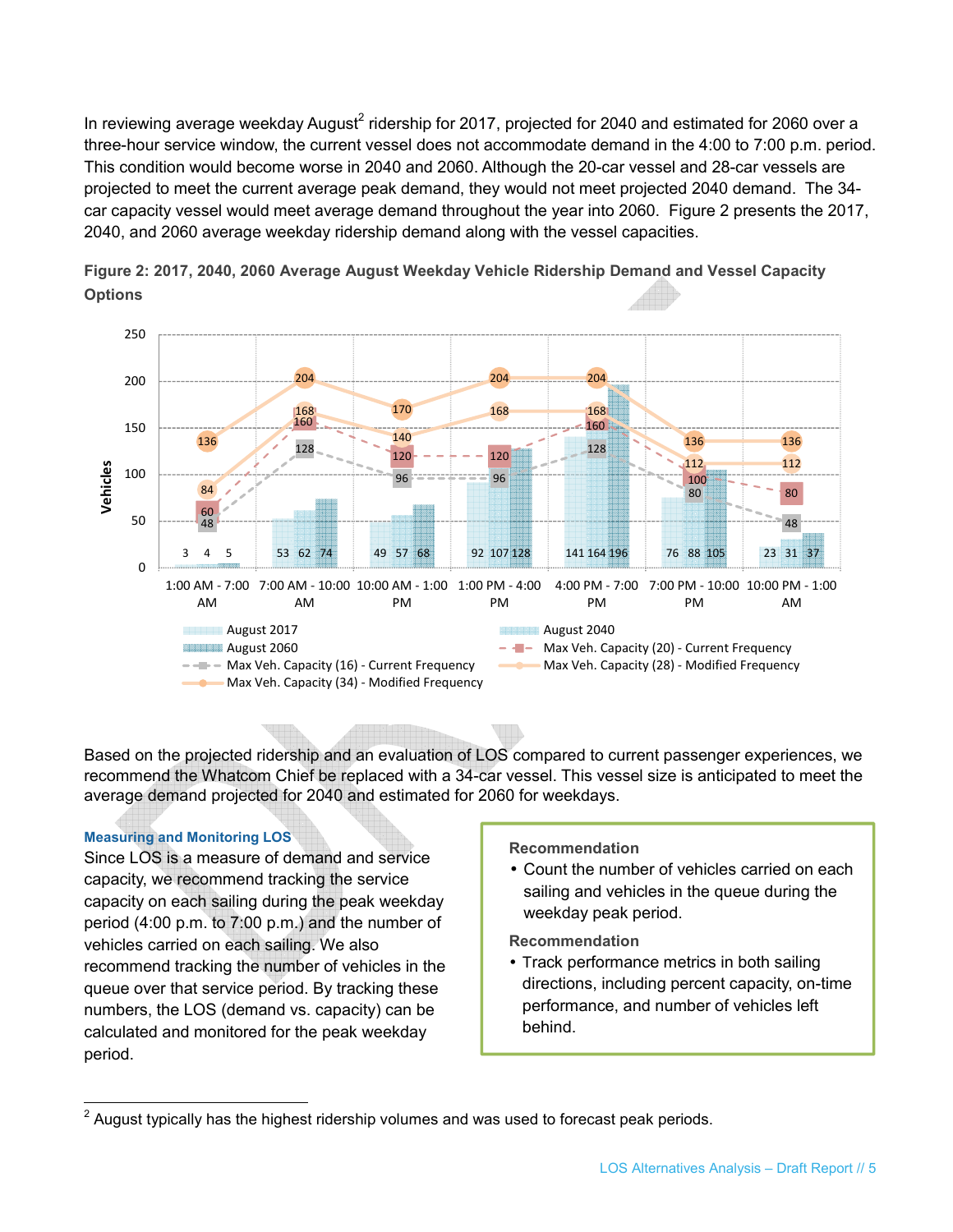Achieving the desired LOS can be monitored through tracking performance measures on a weekly, monthly, and/or yearly basis. By tracking performance metrics, Whatcom County Public Works can observe trends and make operational adjustments if needed.

The following performance metrics can be used to measuring LOS:

- » Percent capacity this would include counting how many vehicles and passengers boarded the vessel in each sailing. This would indicate when the vessel is approaching capacity.
- » On-time performance establishing an on-time performance metric is an important strategy for monitoring service performance. A number of factors can contribute to service performance such as loading/unloading, terminal staging and transit time transit, and that these operations are consistently occurring within their allotted time.
- » Number of vehicles left behind this would involve counting the vehicles left behind on each sailing. This can be achieved by having shoreside staff or a crew member count the vehicles, monitoring the queue with cameras, or traffic counting technology to track when vehicles arrive in the queue.

### **Vessel Characteristics**

To keep operating costs low and maintain high service frequency, vessel alternatives were limited to a maximum capacity of 34 vehicles. Three alternative vessel sizes, with capacities of 20, 28, and 34 vehicles were developed. Vessel characteristics identified in this analysis for each of the vessel options will lead to the preliminary design of a replacement vessel. For each vessel size, estimates of overall vessel dimensions, weight, and configurations were presented. See Appendix C – Vessel Alternatives Analysis for full discussion of vessel alternatives.

The new vessel alternatives have the following advantages over the Whatcom Chief:

- » Decreased annual maintenance costs
- » Increased efficiency by faster loading and unloading due to straight lane loading
- » Increased capacity

**Propulsion Power Options** 

**Recommendation:** 

• 34-car, hybrid diesel-electric vessel is the recommended alternative to provide sufficient capacity to meet forecast demand and be potentially converted to electric as technology improves.

Based on the vessel sizes and the Lummi Island Ferry route conditions, this study reviewed conventional diesel, hybrid diesel-electric, and all-electric fuel propulsion systems. Because the vessel overnights on Lummi Island where there is limited power supply, the all-electric vessel is not recommended. However, the hybrid diesel-electric option would provide the opportunity for a conversion to all-electric in the future.

#### **ROM Costs**

The new vessel is estimated to cost from \$9 million to \$16 million. Actual cost will depend on the size and configuration of the vessel once a design is developed.

Operating costs were estimated for the vessel options. Any new vessel is anticipated to have lower operating costs based on the decreased maintenance. The difference in operating costs between a 20-car vessel and a 34-car vessel is estimated to be under \$200,000 annually. The difference in operating costs associated with the 20-car vessel and 34-car vessel and the Whatcom Chief are about \$475,000 to \$650,000, respectively.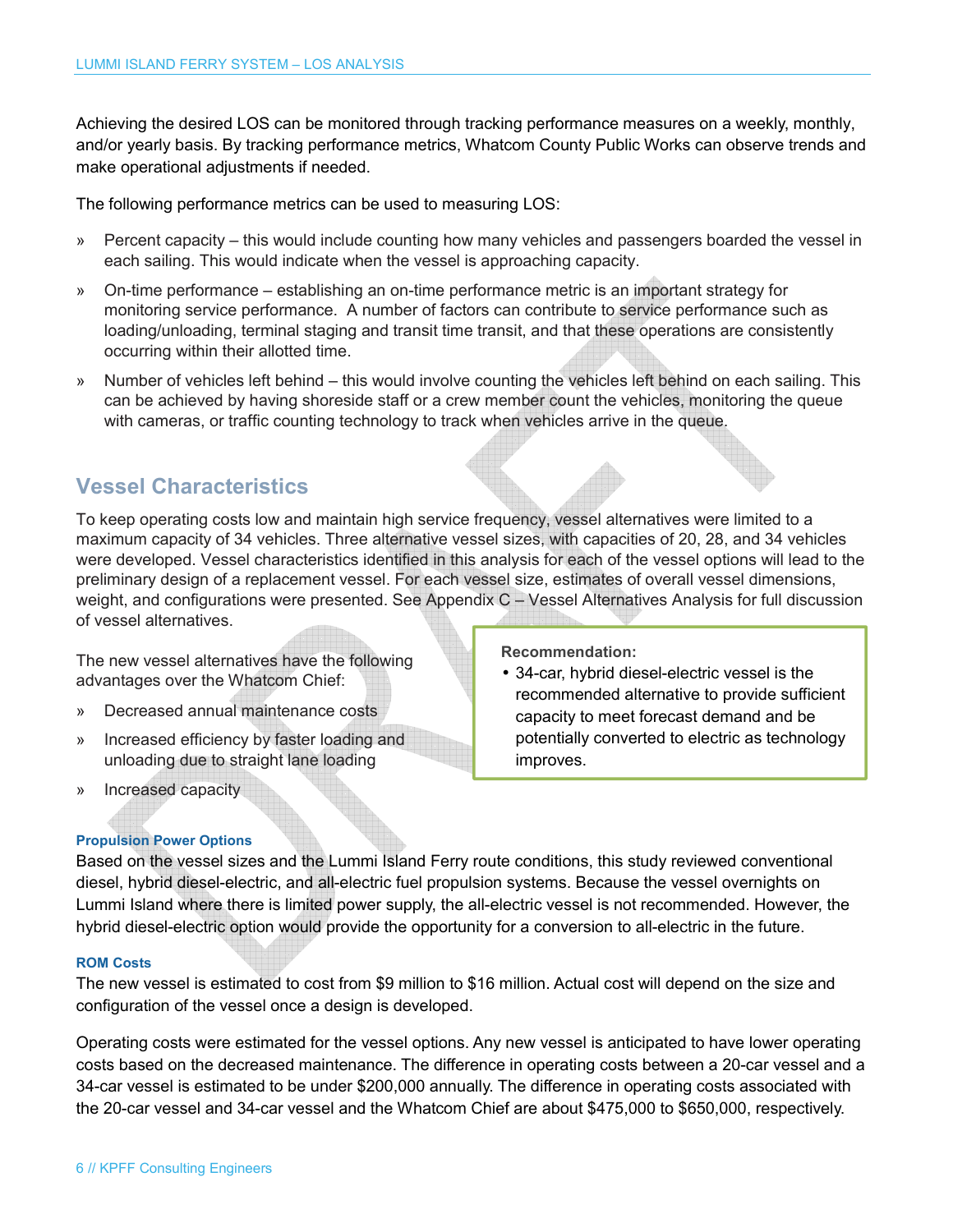Figure 3 illustrates the current operating costs of the Whatcom Chief as well as the estimated operating costs for the 20-car vessel and 34-car vessel.





## **Terminal Options**

Terminal and operational improvements were considered for the Gooseberry Point ferry terminal and the Lummi Island ferry terminal. The following sections summarize the operational improvements and terminal options considered as well as ROM cost estimates for these options. See Appendix E for more detail on terminal options.

#### **Operational Improvements**

Whatcom County currently collects fares while in transit. During periods of heavy traffic, this can slow service as the crew has to hold traffic from offloading while they complete fare collection. Moving the fare collection off the vessel by using pre-purchased tickets online and installing ticket vending machines can reduce the time for fare collection.

**Recommendations for Operational Improvements:** 

- Provide online ticket purchase and on-site ticket vending machines to move fare collection off of the vessel.
- Install cameras for passengers to view the queue and the captain to monitor traffic.

 3 Costs estimates are provided for the hybrid diesel-electric options and have been rounded to the nearest thousand.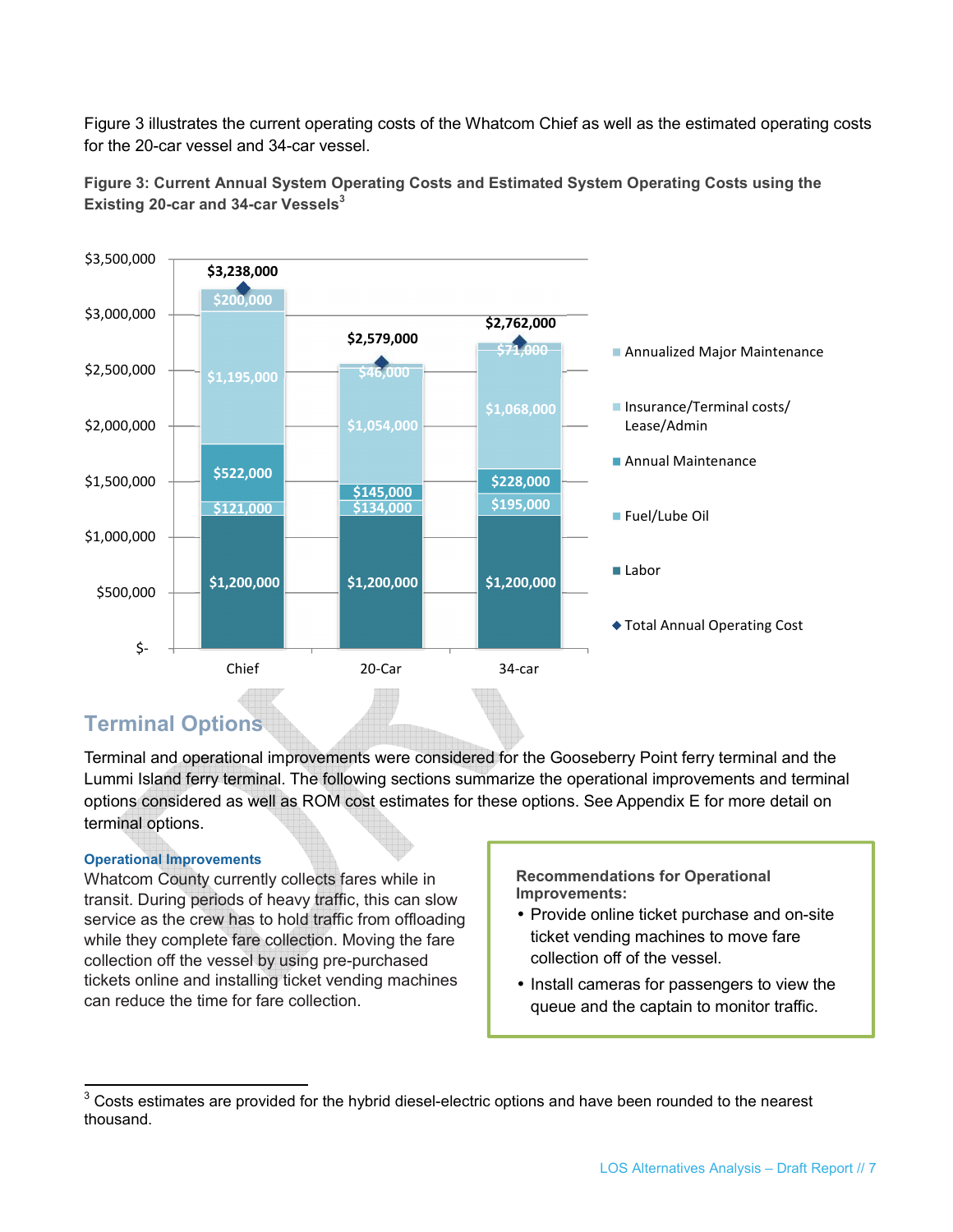Additionally, passengers have expressed interest in the ability to view the ferry queue via live camera feeds in order to plan their travel around busy periods. Cameras would also provide a way to count the vehicles left in the queue and provide the captain with a view of the queue.

#### **Gooseberry Point**

Based on the findings of the 2010 Gooseberry Point Ferry Dock Relocation Feasibility Study and the continued interest to keep operating cost low and provide frequent service, the Gooseberry Point ferry terminal is recommended to remain near its current location to maintain a similar LOS as the Whatcom Chief. Site alternatives reviewed included remaining in the current location at Gooseberry Point and relocating west of the current location within the proposed Lummi Nation marina. The study also outlined the potential for future upland expansion of queuing and parking on up to eight private parcels northwest of the existing marina. Figure 4 indicates where these three locations are located on Gooseberry Point.

**Figure 4: Gooseberry Point Terminal Improvement Option Locations** 



Relocating the terminal will require an extensive environmental process involving significant time to complete. Therefore, we recommend a phased approach to development that includes structurally supporting the existing trestle structure in the next 10 years and beginning the environmental review process for relocating the terminal in the future. The environmental documents would include relocating the terminal to the Lummi Nation Marina site and potential upland expansion as properties become available. Moving forward with the terminal relocation would allow for dual-lane loading/unloading and reduce the time required to load and unload the vessel. While future expansion has the most significant challenges in acquiring private property as well as regulatory requirements, this future alternative would provide the most queuing and dedicated ferry parking off Haxton Way to improve safety, and it provides the maximum flexibility for sustainability of the ferry system.

#### **Lummi Island Ferry Terminal**

Proposed improvements at the Lummi Island ferry terminal include expanding the queuing capacity at the terminal, expanding the terminal building to include ADA-compliant restrooms, and adding a passenger-only ferry float for use during emergencies and when the vehicle ferry is out of service. To accommodate a larger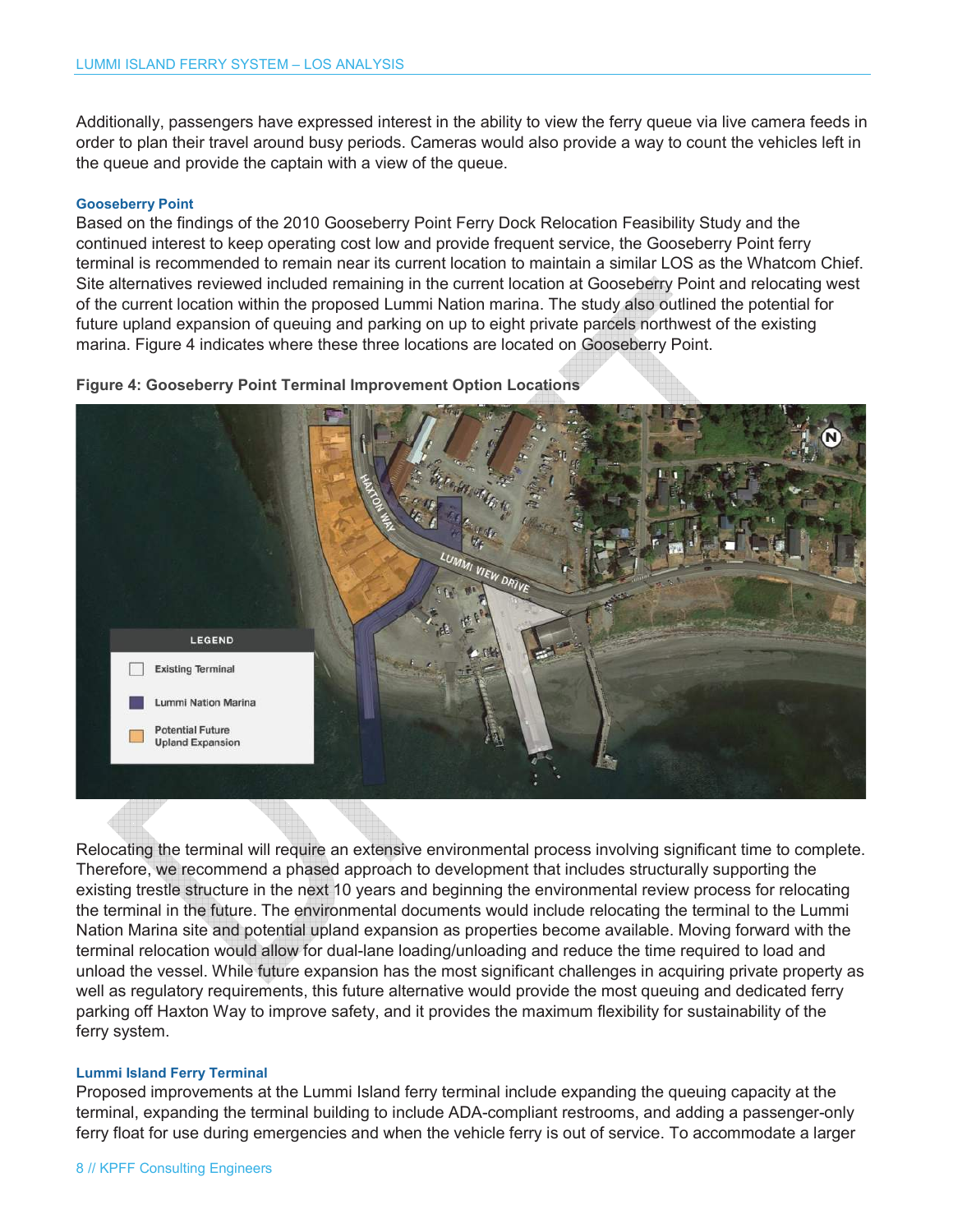vessel, the Lummi Island ferry terminal will require minor modifications to the existing structures. While major marine structure improvements are not proposed in this study, we recommend that when major repairs are necessary in the future, the work include widening the Lummi Island transfer span to accommodate dual-lane loading and unloading to decrease dwell time.

**Recommendations to Terminal Improvements Short-term:** 

- Complete in-water modifications to the terminals necessary for the new vessel (\$7-9 M)
- Complete structural improvements to the Gooseberry Point trestle (\$4.5 M)
- Initiate environmental process for Gooseberry Point terminal relocation
- Install cameras and TVMs
- Complete Lummi Island upland improvements (\$1.5 M)

**Recommendations to Terminal Improvements Long-term:**

- Install emergency passenger-only ferry float (\$1 M)
- Relocate Gooseberry Point terminal (\$26.5 M)
- Acquire properties as they become available on Gooseberry Point for upland expansion (\$9.5 M)

## **Financial Forecast and Funding**

A ten-year financial forecast was prepared incorporating replacement of the Chief Whatcom with a 34-car vessel and the recommended terminal improvements.

#### **Operating Cost Funding**

Taking into account the Whatcom County Road Fund subsidy and the State Deficit Reimbursement fund allocation and without any increase in fares, the operating program shows a modest net operating income gain through 2021 with farebox recovery declining overtime if fares are not increased to maintain the pace of inflation. With an inflation level fare increase, the operating program shows a positive net operating income throughout the planning period. In 2026, when the replacement vessel comes online, operating expenses drop reflecting the lower cost of maintenance of the new vessel. The reduction in maintenance is offset slightly by the increased fuel consumption of the larger vessel. See Appendix F for the detailed financial forecast.

Because operating costs increase each year with inflation, we recommend that fares be periodically adjusted to account for this increase to maintain the required farebox recovery level. Another option to increase farebox recovery without increasing fares for Lummi Island residents would be to apply a surcharge on nonprepaid fares.

#### **Capital Cost Funding**

Vessel replacement and terminal improvements require significant capital investments. Investment costs, for the vessel beginning in 2024 and terminal improvements beginning in 2026, create significant unmet funding needs. Phasing the improvements over time will allow Whatcom County to build a complete funding portfolio leveraging a variety of funding sources and mechanisms. Capital projects can be funded in a variety of ways, often through a combination of funding mechanisms. The complete

**Recommendations for Operating Cost Funding** 

• Increase fares periodically with inflation.

**Recommendations for Capital Cost Funding** 

- Phase improvements over time to build a diverse funding portfolio.
- Implement a ferry district to increase grant opportunities.
- Implement a fare surcharge for recapitalization of a future ferry.

funding portfolio will likely draw on a number of local, state and federal financing options.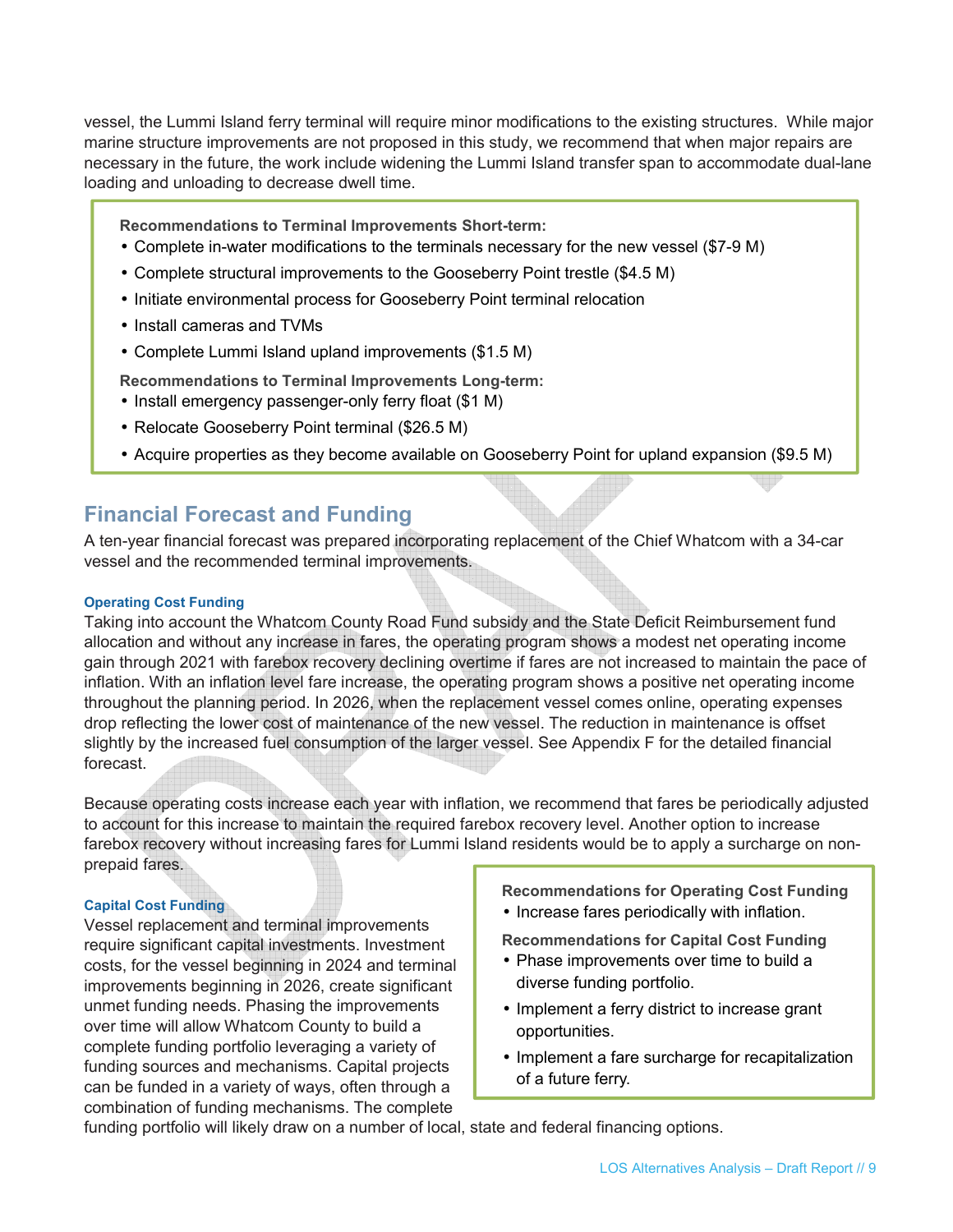When considering grant options, it is important to consider that various grant sources may cover part of the cost, but grants must be matched with local funds typically in the range of 20 to 50%. For some grant programs, state funds can be used as matching funds for federal grants. Additionally, competition for grant funds can be stiff and it is likely that no single grant source will cover all of the costs.

Appendix F provides a matrix of potential funding options, eligibility, and a funding outlook for the following options:

#### **Local Funds**

- » County Bond Issuance
- » Special District Levies (such as Ferry District, Local Improvement District, Road Improvement District)
- » Road fund
- » General appropriation
- » Vessel replacement surcharge

#### **Competitive Grants**

- » State
	- State CRAB Funding
	- Washington State Department of Ecology Volkswagen Settlement Funds
- » Federal
	- Federal grants (such as BUILD)
	- Federal Highway Administration grants (such as Ferry Boat Program, Surface Transportation Block Grant Program)
	- Bridge Replacement Advisory Committee (BRAC) funds

### **Public Outreach**

As the desired LOS is driven by what experience the ferry passengers would like to have, receiving community input was necessary to conduct the LOS Alternatives Analysis. Community involvement and public outreach was conducted throughout this study. Outreach efforts included:

- » Monthly LIFAC meetings where members provided input on the LOS Alternatives Analysis and received consultant updates. In addition, LIFAC held open public work-sessions to have focused discussions on the LOS Alternatives Analysis and manage the process to work toward a recommendation.
- » Three public meetings were conducted during this study:
	- **November 16, 2017: Ferry System Improvements Input Gathering with round table discussions** addressing LIFAC questions to prioritize ferry system improvements.
	- March 14, 2018: Existing and Future LOS and Alternatives Overview included a discussion of the existing LOS, and how it compares to other vessel capacities along with projected ridership.
	- **May 22, 2018: Options and Costs** outlined the terminal and vessel options, ROM costs, funding options, and projected operating costs.
- » LIFAC conducted two public surveys in February 2018 and May 2018 to understand how people use the ferry and which proposed ferry system improvements they would like to prioritize.
- » Public comments were collected throughout the project.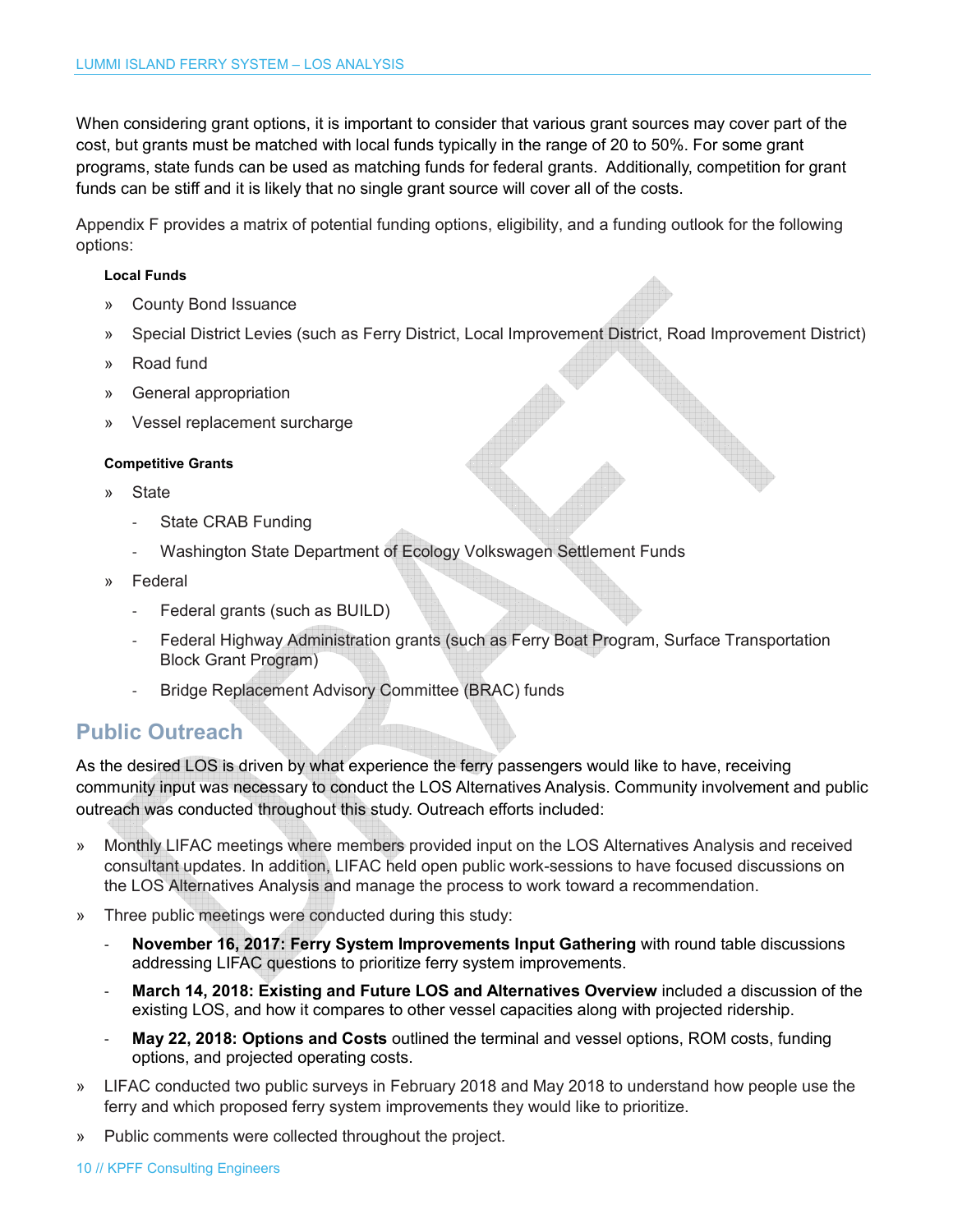# Recommendations and Next Steps

Based on the analysis conducted and the input received from the community, we recommend the following vessel characteristics, terminal improvements, implementation schedule and operational improvements to achieve the desired and sustainable LOS in the long term as well as next steps for implementation. Additionally, we have included a summary of how these recommendations meet the goals of Resolution 2017-012.

### **Recommendations**

#### **Measuring and Monitoring LOS**

» To measure the LOS, we recommend calculating the maximum service capacity (cars per sailing and sailings in service period), as well as the amount of vehicles carried in the service period. Performance metrics like percent capacity, on-time performance, and number of vehicles left behind can be documented and tracked on a weekly, monthly, and/or annual basis to inform operations and planning.

#### **Vessels**

- » Based on the projected ridership and evaluation of LOS compared to what passengers experience today, we recommend the Whatcom Chief be replaced with a 34-car vessel. This vessel size is anticipated to accommodate the average demand projected for 2040 and estimated for 2060 for weekdays.
- » The vessel design should incorporate a hybrid diesel-electric fuel propulsion system to reduce emissions and fuel consumption as well as streamline conversion to all-electric propulsion in the future.
- » Up to \$15 M to design and build.

#### **Terminal Improvements**

- Short-term (over next 10 years):
	- Complete in-water modifications to the terminals necessary for the new vessel (up to \$9 M)
	- Complete short-term structural improvements to the Gooseberry Point trestle (up to \$4.5 M)
	- Initiate environmental process for Gooseberry Point terminal relocation
	- Install cameras as well as TVMs and/or online ticketing systems
	- Complete Lummi Island upland improvements (\$1.5 M)
- » Long-term (over next 20-30 years):
	- Install emergency passenger-only ferry float (\$1 M)
	- Relocate Gooseberry Point terminal (\$26.5 M)
	- Acquire properties as they become available on Gooseberry Point for upland expansion (\$9 M)

#### **Operational Improvements**

- » Passenger and bicycle throughput time can be decreased by providing a separated lane, allowing them to load and unload simultaneously with vehicles. If this option is not feasible, allowing passengers and bicycles to queue as short a distance as possible from where they will load on the vessel will reduce load/unload time.
- » Consider congestion pricing that increases the full fare during peak periods (such as peak seasons or peak times of day). This pricing structure can shift passengers' travel patterns to travel at less congested time periods of the day, thus saving time and money.
- » Implement an online and on-site ticketing system to speed up the onboard fare collection process and reduce the risk of holding the ferry during busy sailings while fares are collected.
- » Provide a live camera feed of the queuing lanes to give customers an idea of anticipated wait times.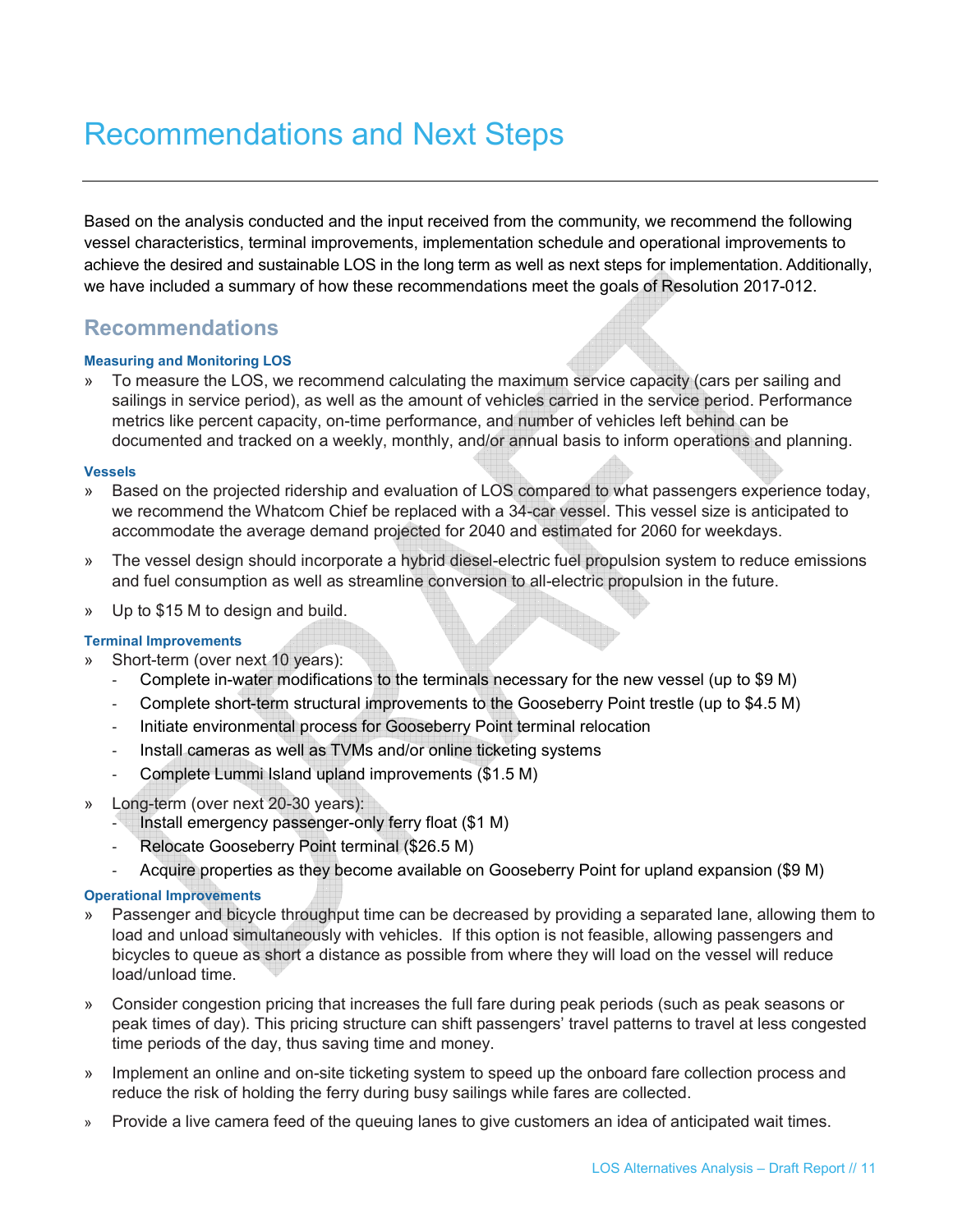#### **Funding Approach**

- » Implement a vessel replacement surcharge.
- » Increase fares periodically at the rate of inflation to achieve the specified farebox recovery of 55%.
- » Seek out all grant funding opportunities for capital projects.
- » Institute a ferry district to expand dedicated ferry revenues and to become eligible for greater levels of grant funding from CRAB.

### **Next Steps**

- 1. Institute a ferry district and plan for future vessel replacement surcharge.
- 2. Install cameras to view the ferry queue and provide a live feed for passengers to monitor the queue.
- 3. Determine an online ticketing approach and/or ticket vending machine option to purchase and install.
- 4. Begin preliminary design of the vessel.
- 5. Once the vessel geometry and specifications are designed, design the marine structure modifications required to fit the new vessel in the existing terminals.
- 6. Initiate the CRAB funding process by requesting a call for projects in spring 2021.

## **Aligning Recommendations with Resolution 2017-012**

Each recommendation listed above addresses goals established by LIFAC and elements of the LIFAC Action Plan provided in Resolution 2017-012. Table 1 identifies each goal of the resolution and components of the Action Plan, the recommendation that addresses that goal and a timeframe for implementation.

|  | Table 1: Resolution 2017-012 Goals, Recommendations and Timeframe for Implementation |  |  |
|--|--------------------------------------------------------------------------------------|--|--|
|--|--------------------------------------------------------------------------------------|--|--|

|       | <b>Goals of the Lummi Island LOS</b>                                                                                                              | <b>Recommendation</b>                                                                              | <b>Timeframe</b>                         |
|-------|---------------------------------------------------------------------------------------------------------------------------------------------------|----------------------------------------------------------------------------------------------------|------------------------------------------|
| 1.a.  | Provide a vessel that will:                                                                                                                       |                                                                                                    |                                          |
| viii. | Continue to meet and comply with current U.S.<br>Coast Guard safety standards.                                                                    | Include in vessel design standards.                                                                | At Vessel Design                         |
| ix.   | Comply with the Americans with Disabilities Act<br>(ADA).                                                                                         | Include in vessel design standards.                                                                | At Vessel Design                         |
| X.    | Accommodate legal loads of vehicles per<br>Washington State Commercial Vehicle Guide.                                                             | Part of Gooseberry Point terminal<br>relocation.                                                   | Long-term / At<br><b>Terminal Design</b> |
| xi.   | Balance capacity against operating costs (fuel,<br>personnel, etc.) to ensure affordable fares over<br>the long run, including needs-based fares. | 34-car vessel has lowest risk of<br>increasing crew size. Operating<br>costs lower than the Chief. | Short-term                               |
| xii.  | Optimize vehicle demand, deck space and trip<br>frequency to minimize wait times.                                                                 | 34-car vessel                                                                                      | Short-term                               |
| xiii. | Accommodate all walk-on passengers during<br>typical peak times.                                                                                  | Include in vessel design.                                                                          | At Vessel Design                         |
| xiv.  | To the greatest extent possible, provide a<br>carbon neutral vessel.                                                                              | Hybrid diesel-electric provides<br>flexibility for future electric<br>conversion                   | At Vessel Design                         |